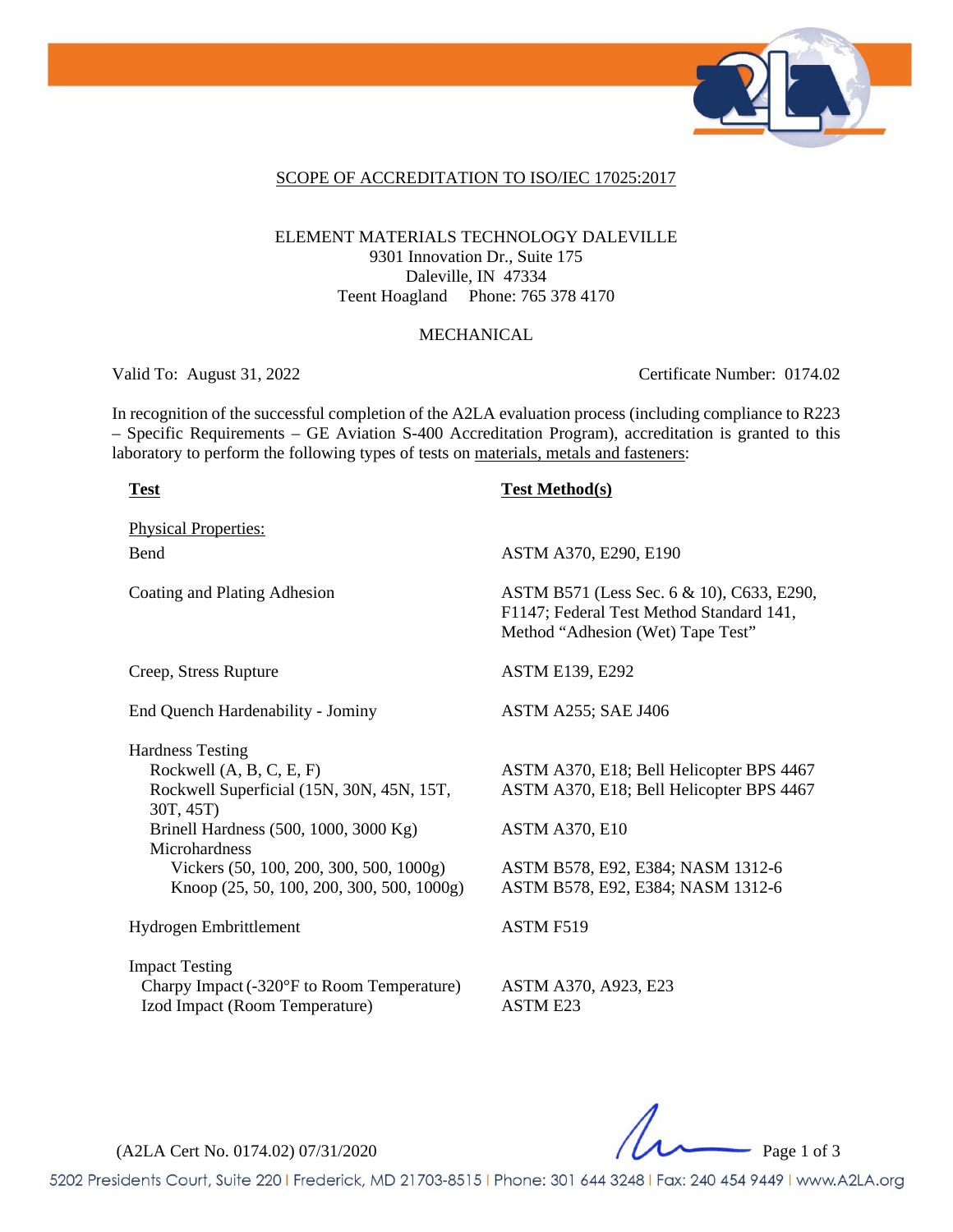Tension / Tensile Elevated Temperature Tension / Tensile ASTM E21 Strain Ratio (r value) ASTM E517 Strain-Hardening (n value) ASTM E646 Tensile (60K max) ASTM A370, B557/B557M, E8/E8M, E345, F1147; ISO 6892-1 Specimen Conditioning (HT)  $MTP 2070<sup>1</sup>$ Metallographic Evaluations: Alpha Case PTP 1007<sup>1</sup>; GEAE P3TF19, P3TF32; PW MCLM E142 Bond Integrity / Oxide Content / Cracking PTP 1060<sup>1</sup>; GEPG P16B-AG11; PW MCLM E53 Case Depth SAE J423; ARP 1820 Coating / Plating Thickness (Metallographic) ASTM B487 Corrosion and Exfoliation Corrosion Susceptibility (Method A), G110, PTP  $1048^1$ Depth of Decarburization AMS-H-6875; ASTM E1077, F2328 Grain Size **ASTM E112, E883, E930, E1181** Image Analysis (Second Phase Analysis) ASTM E1245 Inclusion Content ASTM E45; SAE J422 Macroetching **ASTM A604, E381** Microetching ASTM E407 Evaluation of Porous Coatings ASTM F1854 Microstructure Evaluation **ASM Metals Handbook (Volume 7, 8th Edition)**; NAS 4002, 4004; PTP  $1010^1$ ; FTP  $4004^1$ Preparation ASTM E3

 $\text{Recast} / \text{Re-melt}$  PTP 1049<sup>1</sup>

**Test Test Method(s)** 

ASTM A262 (Practice A, E), A763 (Practice W, X, Z), A923, G28 (Method A), G34, G46, G48

 $(A2LA$  Cert No. 0174.02) 07/31/2020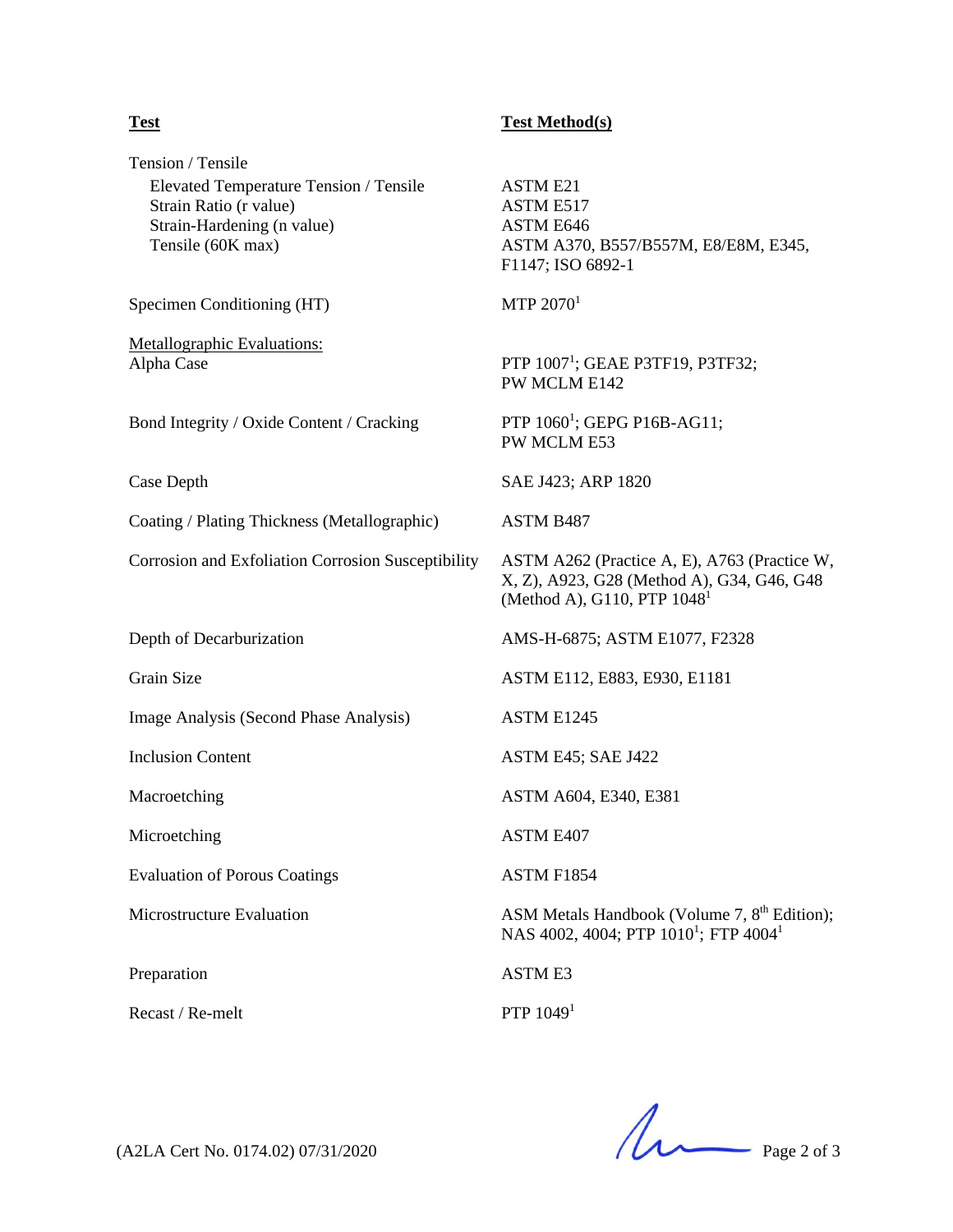| <b>Test</b>                                                           | <b>Test Method(s)</b>                                                                                                                                                                                                                                                    |
|-----------------------------------------------------------------------|--------------------------------------------------------------------------------------------------------------------------------------------------------------------------------------------------------------------------------------------------------------------------|
| Metallographic Evaluations (cont'd):<br>Surface Finish                | <b>SAE J448</b>                                                                                                                                                                                                                                                          |
| Visual / Microscopic Metallurgy                                       | GE P3TF3 (PTP $1055^1$ )                                                                                                                                                                                                                                                 |
| Welder Certification / Weld Procedure Testing<br>(Visual, Mechanical) | Using the methods listed above in accordance<br>with:<br>ASME Section IX; AWS: D1.1/D1.1M,<br>D1.2/D1.2M, D1.3/D1.3M, D1.5/D1.5M,<br>D1.6/D1.6M, D9.1/D9.1M, D10.9/D10.9M,<br>D17.1/D17.1M; MIL-STD-248D (Withdrawn<br>1997) <sup>2</sup> ; NAVSEA S 9074-AQ-GIB-010/248 |
| <b>Environmental Simulation:</b><br>Salt Spray                        | ASTM B117, D1654; NASM 1312-1;<br>GM4298P (Superseded $2010$ ) <sup>2</sup>                                                                                                                                                                                              |

<sup>1</sup>In-House Test Method.

 $2$ This laboratory's scope contains withdrawn or superseded methods. As a clarifier, this indicates that the applicable method itself has been withdrawn or is now considered "historical" and not that the laboratory's accreditation for the method has been withdrawn.

 $($ A2LA Cert No. 0174.02) 07/31/2020 Page 3 of 3